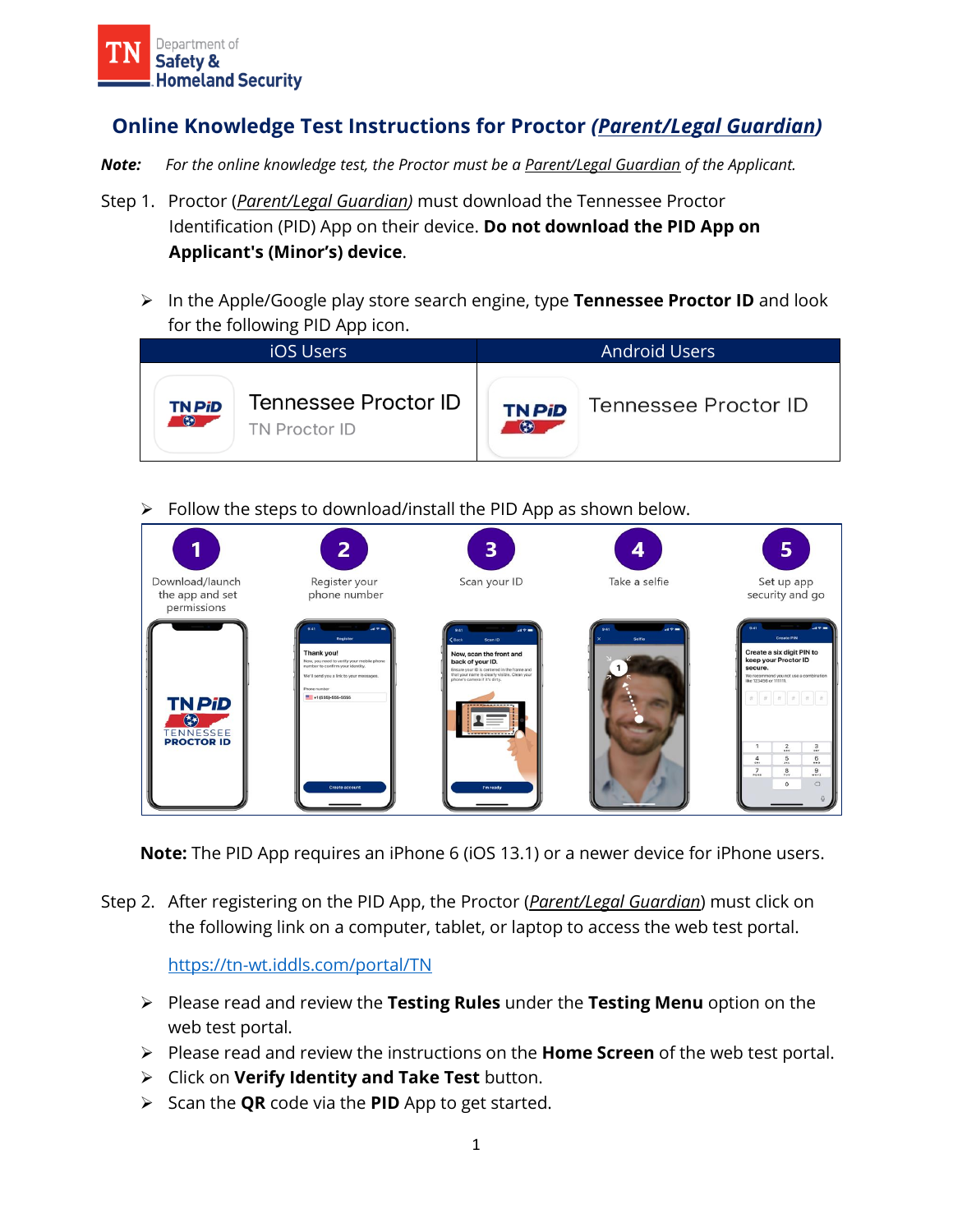

- Step 3. The Proctor (*Parent/Legal Guardian*) must register the applicant (minor) for the online knowledge test.
	- ➢ After scanning the QR code, select the **preferred language** on the web test portal.

| <b>IDEMIA</b>                                                  | <b>AUTGUEST</b> |
|----------------------------------------------------------------|-----------------|
| Please select a preferred language for your knowledge test(s): |                 |
| <b>English</b>                                                 | <b>Spanish</b>  |

## ➢ Enter the applicant's **demographic information**.

| <b>Applicant Demographic Information</b>                                               |                                                                     |                     |               |            |  |
|----------------------------------------------------------------------------------------|---------------------------------------------------------------------|---------------------|---------------|------------|--|
| <b>Legal Guardian Name:</b>                                                            |                                                                     |                     |               |            |  |
| Please enter the demographic information of the person taking the auto knowledge test. |                                                                     |                     |               |            |  |
| <b>Demographic Information:</b>                                                        |                                                                     |                     |               |            |  |
| First Name: *                                                                          |                                                                     | <b>Middle Name:</b> |               | Last Name: |  |
| DOB:                                                                                   | (mm/dd/yyyy)                                                        | Last 4 SSN: *       |               |            |  |
| <b>Email Address:</b> *                                                                |                                                                     |                     |               |            |  |
|                                                                                        | (parent/legal quardian)                                             |                     |               |            |  |
| <b>Testing Options: Please select one.</b>                                             |                                                                     |                     |               |            |  |
|                                                                                        | Test Name: * ZClass D (Operator) Test<br>□Class M (Motorcycle) Test |                     |               |            |  |
| * required field                                                                       |                                                                     |                     |               |            |  |
|                                                                                        |                                                                     | <b>Continue</b>     | <b>Cancel</b> |            |  |

➢ Verify the applicant's information and click on **Confirm** or the **Edit** button.

| <b>Test Information Confirmation</b>                                                           |
|------------------------------------------------------------------------------------------------|
| You are about to administer the following applicant test:                                      |
| <b>Applicant Name:</b>                                                                         |
| DOB:                                                                                           |
| Last 4 SSN:                                                                                    |
| Email Address:                                                                                 |
| Test Name: Class D (Operator) Test                                                             |
| l confirm that the information provided is correct by clicking Confirm; otherwise, click Edit. |
| <b>Edit</b><br><b>Confirm</b>                                                                  |

➢ Click on the **Continue** button.